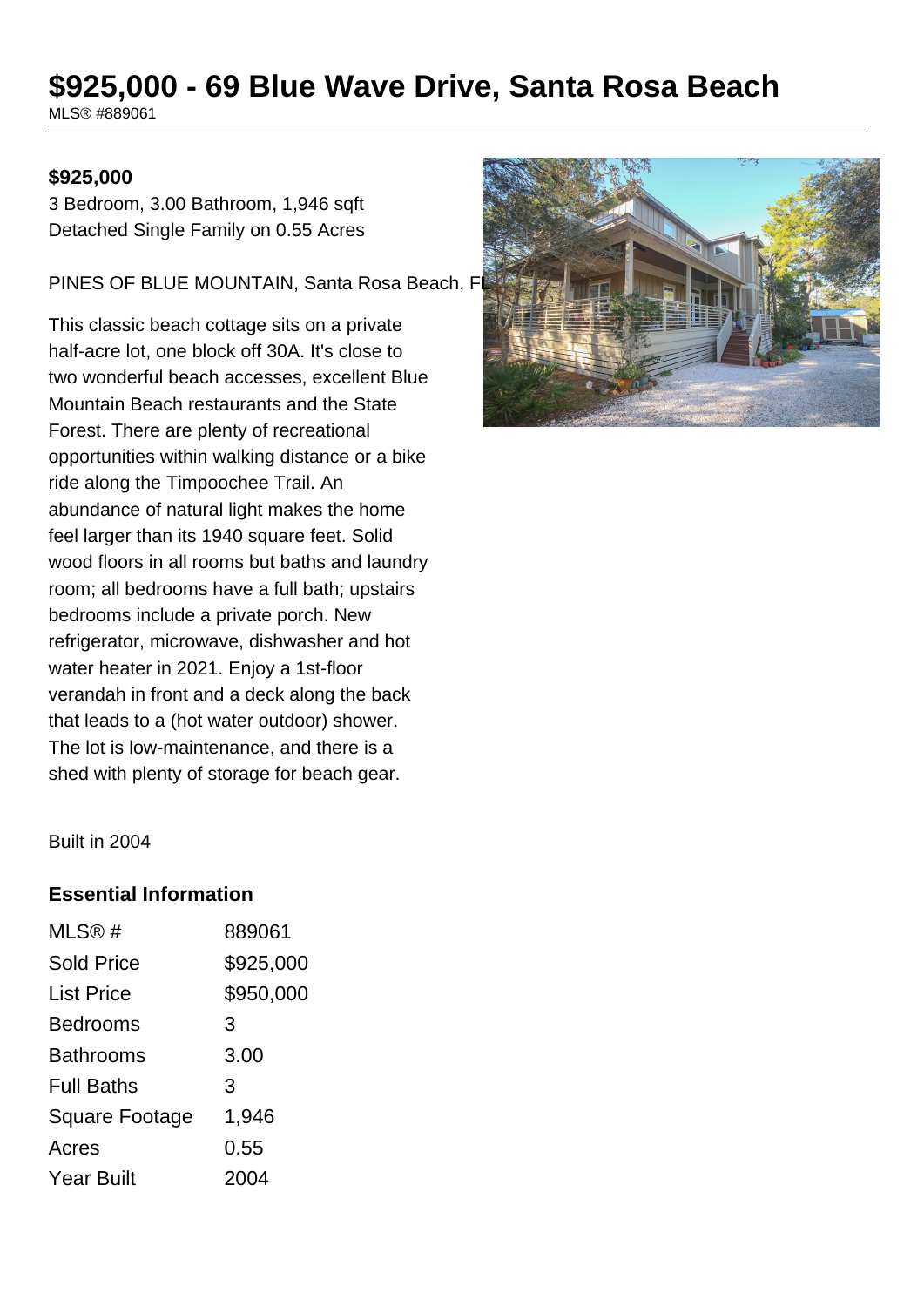| <b>Type</b>   | <b>Detached Single Family</b> |
|---------------|-------------------------------|
| Sub-Type      | <b>Detached Single Family</b> |
| <b>Style</b>  | <b>Beach House</b>            |
| <b>Status</b> | Sold                          |

# **Community Information**

| Address         | 69 Blue Wave Drive     |
|-----------------|------------------------|
| Area            | 17 - 30A West          |
| Subdivision     | PINES OF BLUE MOUNTAIN |
| City            | Santa Rosa Beach       |
| County          | Walton                 |
| <b>State</b>    | FL.                    |
| <b>Zip Code</b> | 32459                  |

### **Amenities**

| <b>Utilities</b> | Gas - Propane, Phone, Public Water, Septic Tank, Sewer Available |
|------------------|------------------------------------------------------------------|
| Parking          | Oversized                                                        |

### **Interior**

| <b>Interior Features</b> | Breakfast Bar, Fireplace Gas, Floor Hardwood, Floor Vinyl, Skylight(s),<br><b>Window Treatment All</b>                  |
|--------------------------|-------------------------------------------------------------------------------------------------------------------------|
| Appliances               | Cooktop, Dishwasher, Dryer, Microwave, Oven Self Cleaning, Range<br>Hood, Refrigerator W/IceMk, Security System, Washer |
| Cooling                  | <b>AC - High Efficiency</b>                                                                                             |
| Fireplace                | Yes                                                                                                                     |
| <b>Fireplaces</b>        | <b>Fireplace Gas</b>                                                                                                    |
| # of Stories             | 2                                                                                                                       |

### **Exterior**

| <b>Exterior</b>          | Foundation On Piling, Frame, Roof Metal, Siding CmntFbrHrdBrd |
|--------------------------|---------------------------------------------------------------|
| <b>Exterior Features</b> | Balcony, Shower                                               |
| Lot Description          | Cul-De-Sac, Dead End, Within 1/2 Mile to Water                |
| Roof                     | Foundation On Piling, Roof Metal                              |
| Construction             | Frame                                                         |
| Foundation               | <b>Foundation On Piling</b>                                   |

## **School Information**

| Elementary | Van R Butler |
|------------|--------------|
| Middle     | Seaside      |